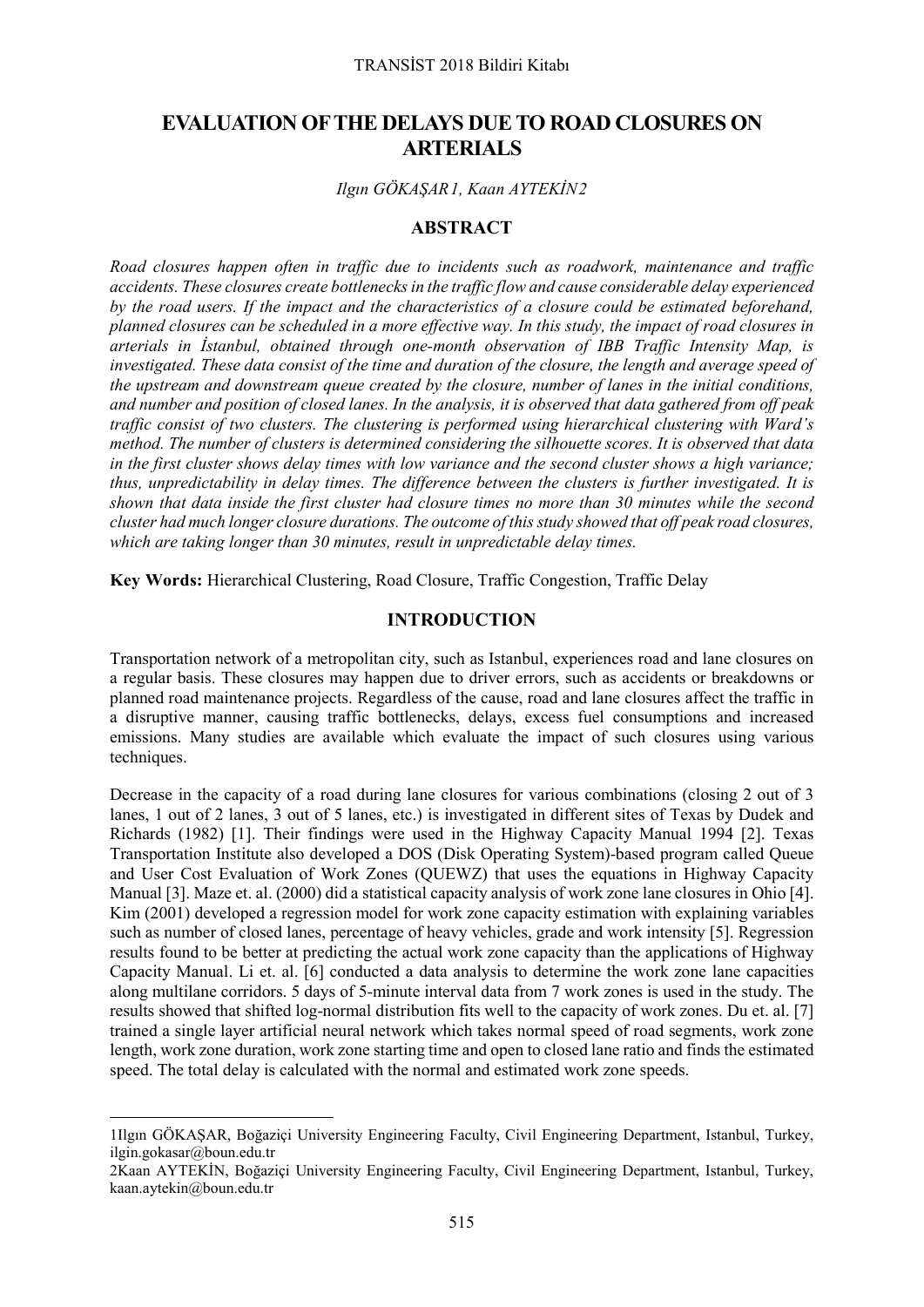### TRANSİST 2018 Bildiri Kitabı

It is seen that impacts change with respect to many aspects of the road. Road type, initial number of lanes, number of closed lanes, time of the closure are some of the aspects used in the literature. The impact also changes from city to city, depending on the characteristics of the driver population in the city. The traffic comprises of individual driving agents and their interactions in a micro level cause macro level properties. Thus, the small characteristic differences can create different results in each city. This micro level changes require an analysis to be conducted on the İstanbul traffic rather than adopting findings from other cities.

In this study, the impact of road closures in arterials in İstanbul, obtained through one-month observation of IBB Traffic Intensity Map, is investigated.

## **METHODOLOGY**

Various data analysis tools and statistical tests are utilized for the construction and justification of clusters. The details of each step are explained in the following sub-chapters.

#### **Data Collection and Analysis**

Data collection is done manually due to the lack of API for the IBB Traffic Intensity Map to detect and record lane closures. A group of volunteer students are trained to collect relevant information in case of a lane closure. Students were trained to record the date, time and duration of the closure, number of lanes in the initial conditions, and number and position of closed lanes and the length and average speed of the upstream and downstream queues created by the lane closure with 15-minute intervals. Collected data is a time series data of resulting queues and also contains the physical information of the road (e.g. Number of lanes in the initial conditions).

The collected data is further processed. Entries with errors are eliminated and entries are grouped according to rush hour and standard (non-rush hour) entries (an entry is defined as in rush hour if the incident starting time is between 6-9 AM or 4-7 PM). Delay time is calculated for each entry as the difference between the average time spent on the length of queue and the time to pass the length of queue in the normal road conditions. Duration of the lane closure and the duration until the dissipation of the formed queue and closure ratio (number of closed lanes divided by number of lanes initially) are calculated. The rest of the analysis methodology is applied on the so-called standard time data.

Delay times of the standard times are further investigated. The histogram of delays in Figure 1 shows that the delay distribution does not resemble a normal distribution. Shapiro-Wilk normality test is applied on the delay values and a p-value of  $5.442x10^{-10}$  is obtained, which implies the null hypothesis of normality can be strongly rejected. The same test is also applied on the closure durations and a pvalue of  $2.792 \times 10^{-10}$  is obtained, giving the same conclusion of non-normality.



**Figure 1. Histogram of Delay Times**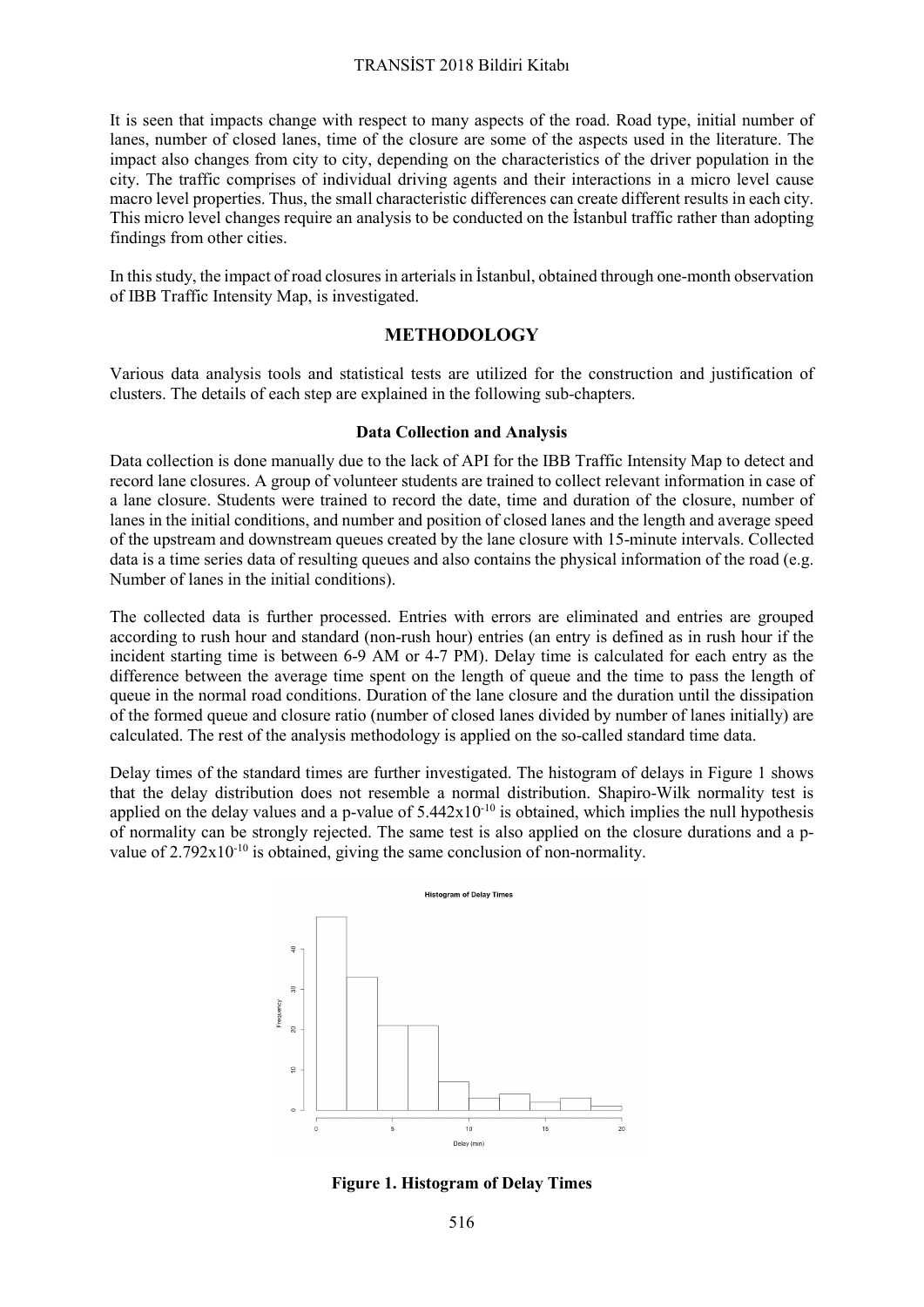#### **Hierarchical Clustering and Logistic Regression**

Hierarchical Clustering with Ward's Method and Euclidean distance is applied on the data. The appropriate amount of clusters is determined by looking at the average silhouette values for different cluster counts. Figure 2 shows that using 2 clusters for clustering is an adequate decision.



**Figure 2. Silhouette Values for Each Cluster Count**

After the cluster labels are obtained, the discriminating feature of clusters are investigated with logistic regression. The logistic regression is used due to its robustness against the non-normal distribution of the delays, which violates the assumption of normality of discriminant function analysis. Cluster information is used as dependent variable and all the other features of the data are used as the independent variables. As a result, delay and closure duration are found to be the only significant features with p-values of  $1.57x10^{-3}$  and  $5.73x10^{-5}$  respectively. The logistic regression results showed that two clusters are separated based on the delay and closure duration values. The difference in delay values can also be observed by inspection in the Figure 3. Cluster 1 shows smaller variance and smaller delay values than cluster 2.



**Figure 3: Delay Times for All Data Points Separated According to Clusters**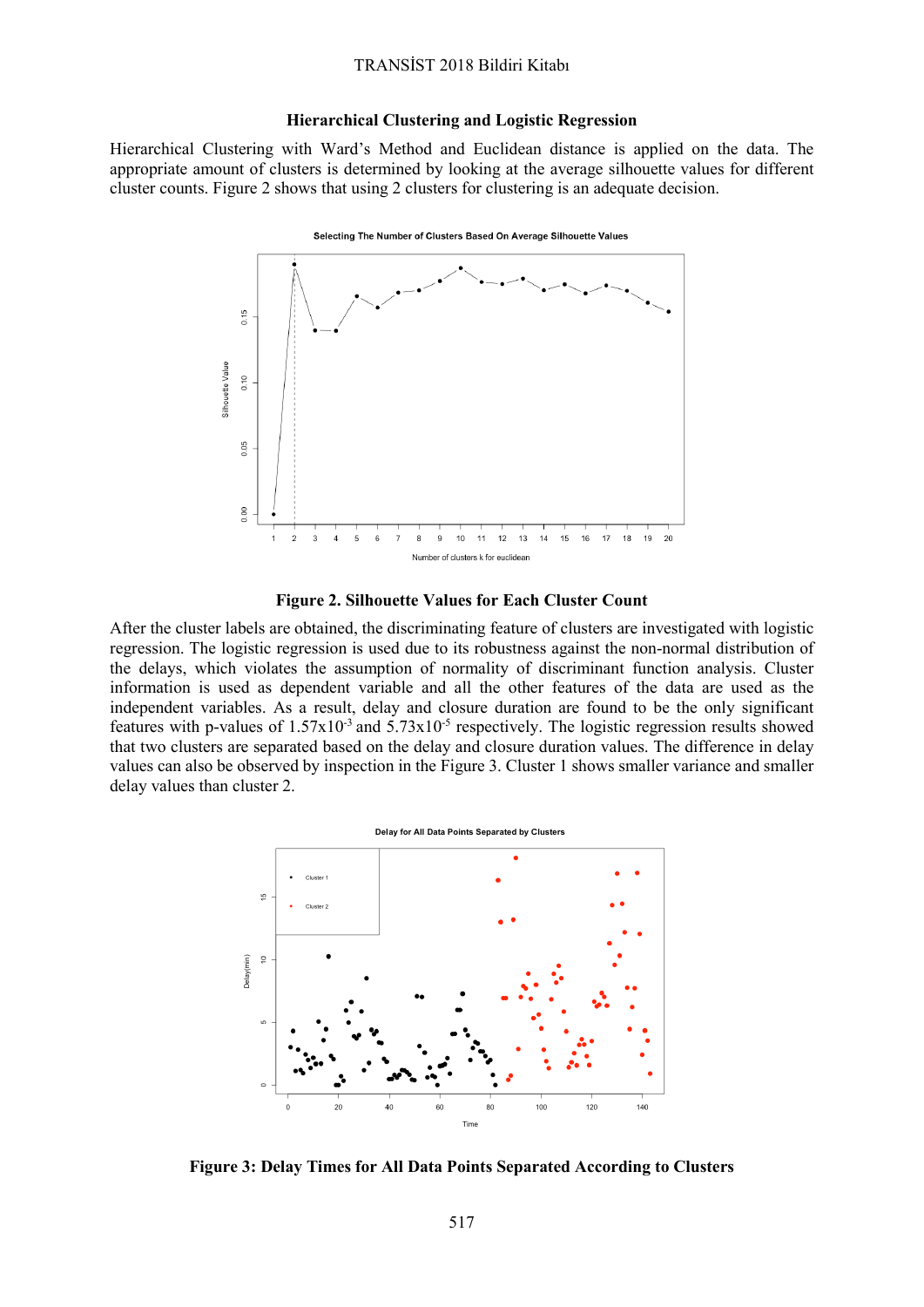# TRANSİST 2018 Bildiri Kitabı

#### **Statistical Tests for Resulting Clusters**

The difference in the distribution of delay and closure durations for the clusters are visualized and statistical tests are applied to see if the differences are statistically significant. Figure 4 and Figure 5 show the distribution characteristics of the delay and closure durations for both clusters, respectively. Figure 4 shows that closure durations in the first cluster rarely exceeds 30 minutes except some outliers while the cluster 2 has closure durations larger than 30 minutes. Figure 5; on the other hand, shows that delay values of cluster 2 has higher variance and a higher mean value than cluster 1.



**Figure 4: Boxplot of Closure Duration for Each Cluster**



**Figure 5: Boxplot of Delays for Each Cluster**

After visual inspection, mean and variance of the delay and closure duration values are subjected to statistical testing. Levene's test is applied on the delay time of clusters, due to their non-normal nature, to see if their variances differ.A p-value of 2.548x10-6 is obtained, rejecting the null hypothesis of variance homogeneity. Levene's test is also applied on the closure durations and a p-value of 4.203x10-  $^7$  is obtained, again rejecting the variance homogeneity. After being aware of the variance heterogeneity, and non-normality of the data, Kruskal-Wallis test is applied on both delay and closure duration values